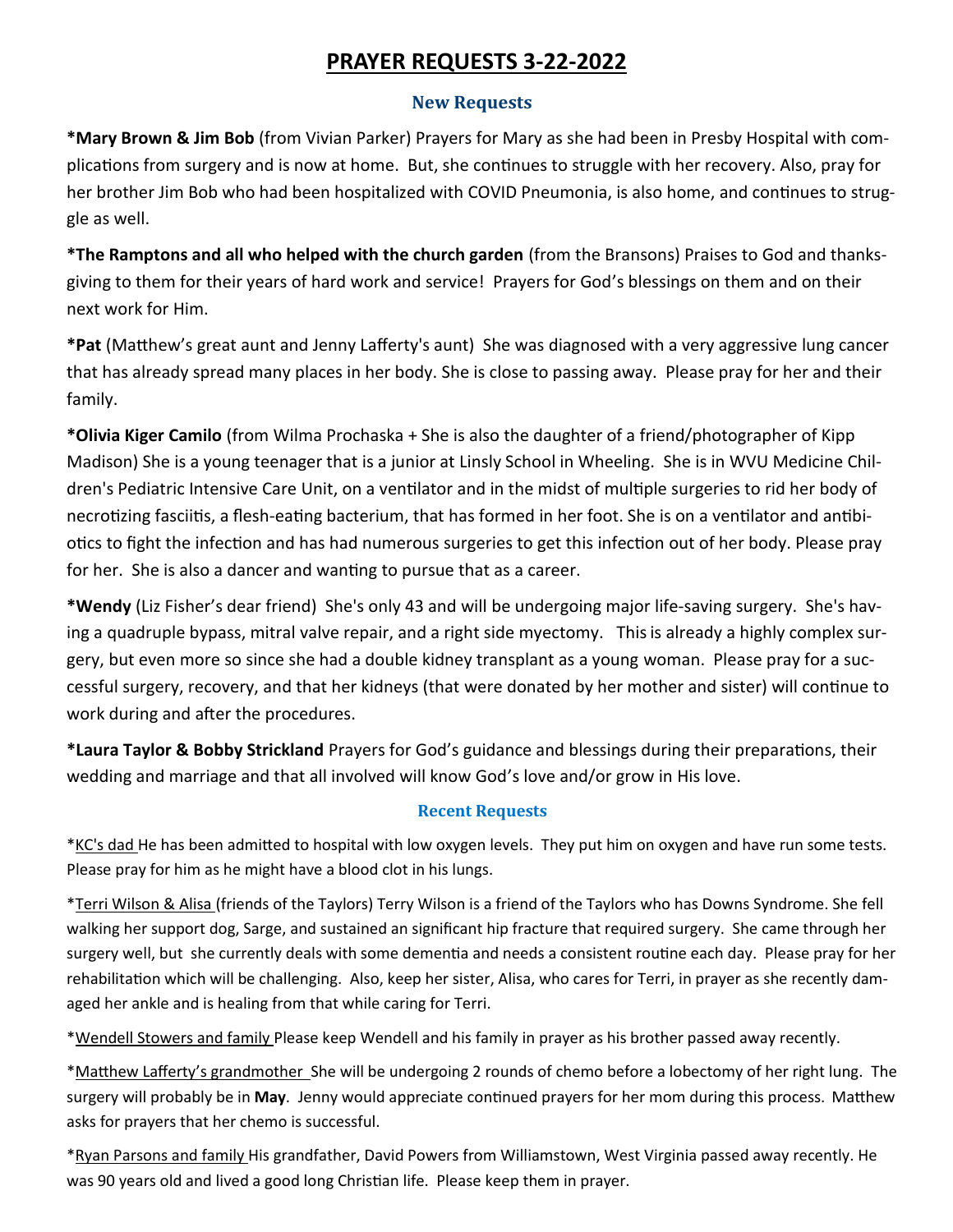\*Dominic (from Jan Mengel) He is 19 years old and in despair while he has been fighting thyroid cancer. He is due to have radiation on **March 23rd**. Please also pray for his mother who is not doing well with the situation.

\*Nate Moore Prayers for Nate, a senior at Eden, who fell and fractured his neck with immediate paralyzing effects. Please pray for his family, Eden Christian school, teachers, students, who were with him during the fall, his friends, and students in the school. Praying also for this to not harden student's hearts and for healing to be given to God's glory. **Update: Rejoicing and praising Jesus that he is off the ventilator and he can swallow!** 

*Bright, cheerful cards and signs for Nate are being collected and will be delivered to him. Nate really is encouraged by Cards sent to him and his mom reads over them many times.* 

*Cards can be mailed to Eden Christian School Sewickley Campus with Nate Moore name addressed. 318 Nicholson Road, Sewickley, PA 15143.* 

### **Please Pray for the following ,who have continuing concerns:**

#### **North Hills Members**

**Braden Lafferty Please pray for his broken foot to heal.** 

James Adair He continues to have a lot of GI problems following his covid infection, and the GI doctor at Children's Hospital says it could be months before this clears up. James will be meeting with a GI specialist. Please pray for continued healing, comfort and helpful information from the specialist.

Jedidiah Lafferty Please pray for Jed as he works with a neurologist that is supporting him with his migraines, which have reoccurred.

Joan Wolfgong Joan is now staying with Jeff and Tammy. Her COVID symptoms were mild but there is only small improvement in her overall condition. Please pray for wisdom and guidance as they seek out her next care options.

Joey Plocki Joey had an extremely bad seizure. He then had an EEG done which showed some type of epilepsy. They are meeting with a neurologist about it. Please pray for Joey and his family.

Kat Gardner Continued prayers for Kat as she battles cancer. Also, pray for George's health as he helps Kat.

Wilma Prochaska She has a heart condition that restricts her activity and her ability to get out. Please pray for her.

#### **Friends and Family**

Allison Tichenor's Mom, Laura She fell off a ladder breaking her hip, wrist and 9 ribs.

Cindy Nuckolls (Vivian Parker's daughter's, Holly, Mother-in-law) Her cancer has metastasized and Cindy is struggling with her chemo. Please keep her in prayer.

Dennis Prochaska (Wilma Prochaska's nephew) Please pray for Dennis's strength and comfort. Also pray for his family. He is diagnosed with ALS (Lou Gehrig's disease). Update: Dennis is now in need of help with his daily activities. His three grown sons, who don't live far and his fiancé are all sharing the responsibility. They are taking it one day at a time. Please pray for strength and peace for all of them.

Dmitriy's family and the Ukraine (The Rausch's son-in-law, Jennifer's husband) Please pray for them as they are from the Ukraine and are needing safety during this crisis.

Drew (Seth Tichenor's good friend's brother) He has been diagnosed with stage 4 pancreatic cancer. He is in his early 40s and is receiving chemo. Please pray for comfort as he and the family deal with this.

Justin Aikens (Susan Parson's brother) He is in need of a living donor for a liver transplant. Please pray that he is able to find a match/someone willing to donate part of their liver for him very soon.